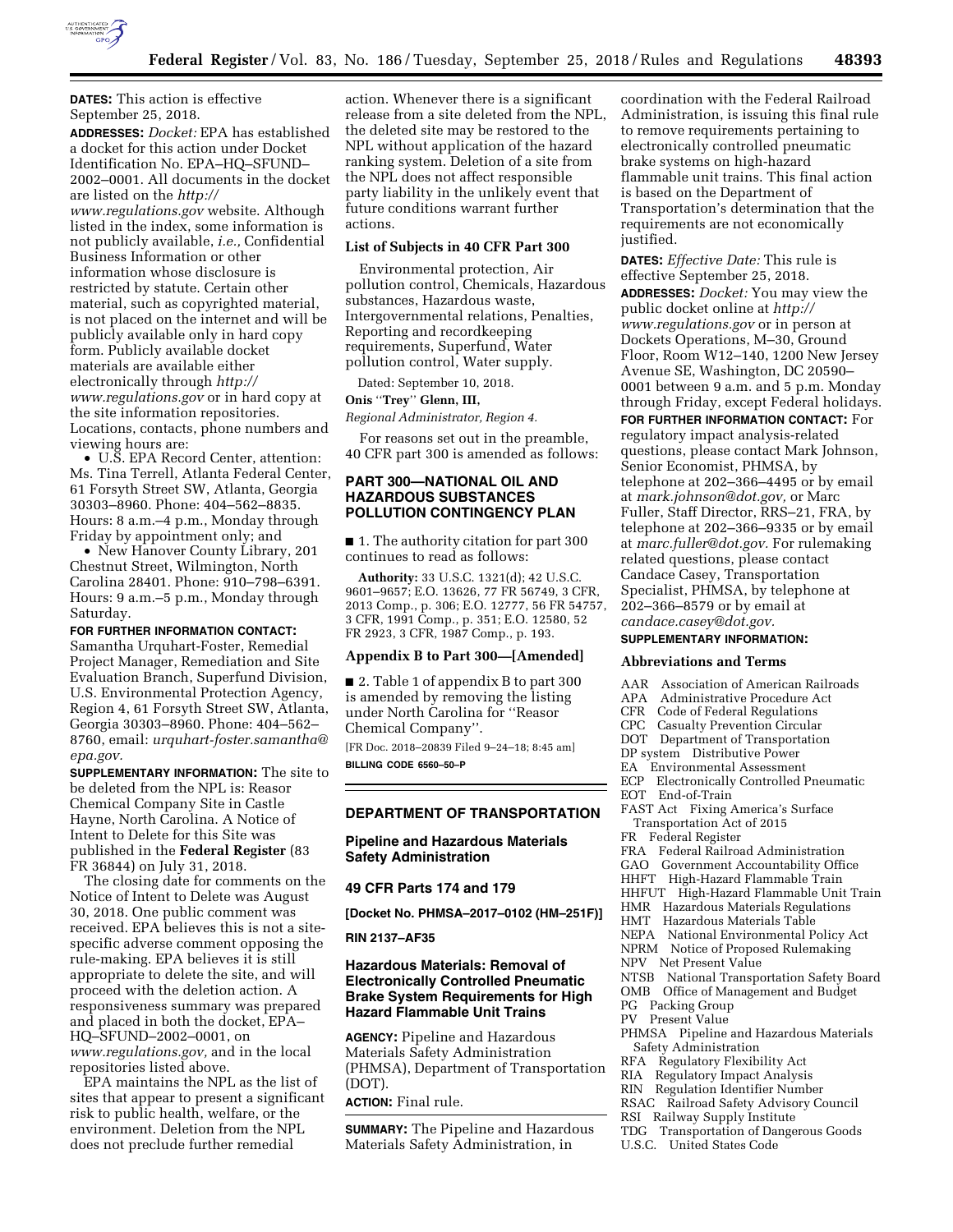### **Table of Contents**

- I. Background
- II. Good Cause Justification
- III. Section-by-Section Review
- IV. Regulatory Analyses and Notices A. Statutory/Legal Authority for This Rulemaking
	- B. Executive Order 12866, Executive Order 13563, Executive Order 13610, and DOT Regulatory Policies and Procedures
	- C. Executive Order 13771
	- D. Executive Order 13132
	- E. Executive Order 13175
	- F. Regulatory Flexibility Act, Executive Order 13272, and DOT Procedures and Policies
	- G. Unfunded Mandates Reform Act of 1995
	- H. Paperwork Reduction Act
	- I. Regulation Identifier Number (RIN)
	- J. Environmental Assessment
	- K. Privacy Act
	- L. Executive Order 13609 and International Trade Analysis
	- M. National Technology Transfer and Advancement Act

List of Subjects

### **I. Background**

On May 8, 2015, in collaboration with the Federal Railroad Administration (FRA), PHMSA published the final rule ''Hazardous Materials: Enhanced Tank Car Standards and Operational Controls for High-Hazard Flammable Trains'' (hereafter referred to as ''HM–251 final rule''). The HM–251 final rule was an integral part of the Department's comprehensive approach to ensuring the safe transportation of energy products by rail. Many provisions in HM–251, including those pertaining to advanced brake systems, were the culmination of industry-led efforts to improve tank car safety in anticipation of increased crude oil shipments by rail, which began in 2008.

In September of 2007, FRA published a notice of proposed rulemaking (NPRM) proposing to revise FRA power brake regulations ''to provide for and encourage the safe implementation and use of ECP brake system technologies'' (72 FR 50820). The rulemaking was initiated following a joint petition by BNSF Railway (BNSF) and Norfolk Southern (NS) to FRA for a waiver from existing brake power requirements to allow those railroads to operate ECP brake pilot trains.<sup>1</sup> The NPRM proposed incorporating by reference the Association of American Railroad's (AAR) existing ECP brake system standards. In December of 2008, FRA published a final rule adopting updated AAR ECP brake standards and granting regulatory relief from certain

requirements tied to traditional power brakes (*e.g.* extended the distance between brake inspections for train operations using ECP brakes), which added regulatory flexibility by allowing the use of ECP brakes without the need to apply for a waiver.

In 2011, FRA and the Railway Supply Institute (RSI) met to discuss improvements to tank cars used for the transportation of crude oil in unit trains. The main intent of the meeting was to spur discussion about innovative ways to improve tank car safety for potential future changes in the hazardous materials transportation supply chain. The meeting resulted in the RSI members offering to develop an industry standard (non-regulatory in nature) in collaboration with the AAR, the Renewable Fuels Association (RFA), Growth Energy, and the American Petroleum Institute (API). This collaborative effort was conducted through AAR's Tank Car Committee Task Force, T87.6.2 The T87.6 Task Force carried out technical analyses and generated information for tank car safety improvements, including findings on alternative brake signal propagation systems (*i.e.,* ''brake systems''). The advanced brake systems considered in the T87.6 Task Force meetings included conventional air brake systems, ECP brake systems, distributive power (DP) systems, and two-way end-of-train (EOT) devices.

On September 6, 2013, PHMSA published an Advance Notice of Proposed Rulemaking (ANPRM) titled, ''Hazardous Materials: Rail Petitions and Recommendations To Improve the Safety of Railroad Tank Car Transportation'' (78 FR 54849), specifically requesting comments pertaining to the use of these advanced brake propagation systems to reduce the kinetic energy associated with a derailment based on the understanding that a reduction in kinetic energy would, on average, reduce the number of tank cars involved in the derailment. Similarly, FRA and the Railroad Safety Advisory Committee (RSAC) considered and evaluated the usefulness of advanced brake systems. On August 1, 2014, PHMSA issued an NPRM titled ''Hazardous Materials: Enhanced Tank Car Standards and Operational Controls for High-Hazard Flammable Trains'' (79 FR 45016). In the NPRM, PHMSA and

FRA considered comments submitted to the ANPRM and, where relevant, proposed to adopt revisions based on the comments. Additionally, in the NPRM, PHMSA requested additional comments pertaining to advanced brake systems.

On May 8, 2015, PHMSA issued the HM–251 final rule (80 FR 26644). In the final rule, PHMSA amended the Hazardous Materials Regulations (HMR; 49 CFR parts 171 through 180) by codifying new definitions for trains carrying large volumes of flammable liquids, ''high-hazard flammable trains'' (HHFTs) and ''high-hazard flammable unit trains" (HHFUTs),<sup>3</sup> and by implementing additional operational restrictions (*e.g.,* requirements related to speed, braking systems, and routing) for such trains. Specifically, as it relates to this final rule, HM–251 included amendments requiring all tank cars in HHFUTs operating under certain conditions to be equipped with ECP brake systems.

On December 4, 2015, President Barack Obama signed the Fixing America's Surface Transportation Act of 2015 (FAST Act) into law. Title VII of the FAST Act, called the Hazardous Materials Transportation Safety Improvement Act of 2015, outlines several requirements pertaining to the HMR. Section 7311 specifically mandates the study and testing of ECP brake systems, focusing on requirements that were promulgated under the HM– 251 final rule. Furthermore, the FAST Act instructs the Department of Transportation to incorporate the results of the Government Accountability Office's (GAO) evaluations and the testing of ECP brake systems by the National Academy of Sciences into an updated regulatory impact analysis (RIA) of the ECP brake system requirements, and to solicit public comment on the updated RIA. Additionally, the FAST Act required that within two years of the mandate, the DOT must determine, based on the updated RIA, whether the ECP brake system requirements in the HM–251 final rule were justified.

In October 2016, GAO submitted a report 4 with four major recommendations concerning the ECP

<sup>&</sup>lt;sup>1</sup>The joint waiver petition was handled in a separate proceeding than FRA's ECP brake rulemaking. See Docket No. FRA–2006–26435 at *[https://www.regulations.gov/docket?D=FRA-2006-](https://www.regulations.gov/docket?D=FRA-2006-26435) [26435.](https://www.regulations.gov/docket?D=FRA-2006-26435)* 

<sup>2</sup>On July 20, 2011, at the summer AAR Tank Car Committee meeting, Docket T87.6 was created with a dual charge: (1) To develop an industry standard for tank cars used to transport crude oil, denatured alcohol, and ethanol/gasoline mixtures; and (2) to consider operating requirements to reduce the risk of derailment of tank cars carrying crude oil classified as Packing Group I and II, and ethanol.

 $^{\rm 3}$  A high-hazard flammable train is a single train comprised of 20 or more loaded tank cars containing a Class 3 flammable liquid in a continuous block, or 35 or more loaded tank cars containing a Class 3 flammable liquid across the entire train. A high-hazard flammable unit train is a train comprised of 70 or more loaded tank cars containing Class 3 flammable liquids.

<sup>4</sup> DOT's Rulemaking on Electronically Controlled Pneumatic Brakes Could Benefit from Additional Data and Transparency, GAO–17–122, Oct. 12, 2016.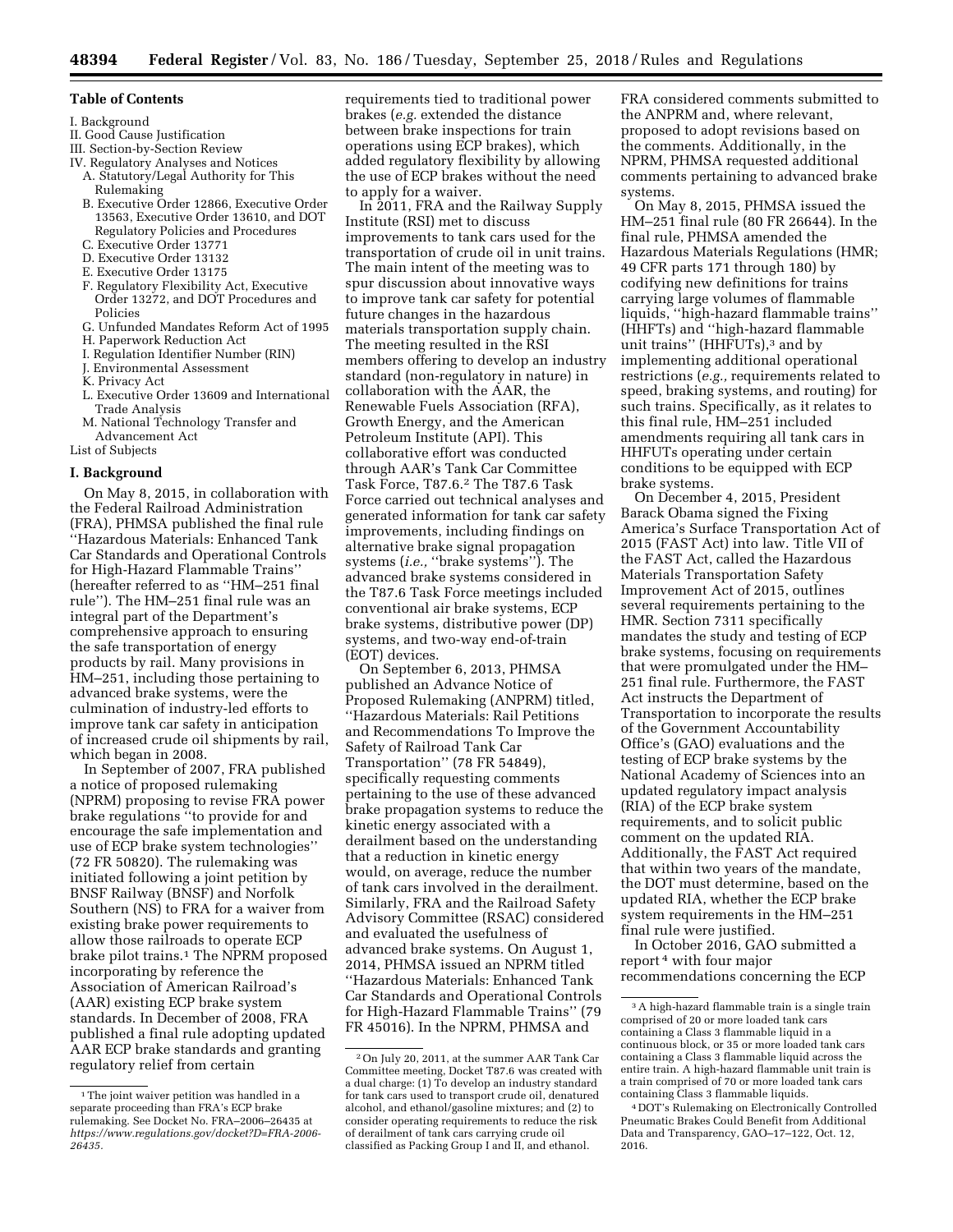brake system requirements. GAO recommended that DOT: (1) When updating the RIA, take into account potential uncertainty in key variables and assumptions (*e.g.,* fuel prices and future rail traffic of crude oil and ethanol), discuss this uncertainty, and present ranges of possible scenarios; (2) create a plan to collect data from railroads' ongoing and future operational experiences using ECP brake systems; (3) require freight railroads to collect and provide data to FRA on their ongoing operational experience with ECP brake systems if a new requirement were adopted; and (4) publish information that would allow a third party to fully assess and replicate the analysis used in support of the HM–251 final rule. In May 2017, GAO produced a separate report<sup>5</sup> in response to a congressional inquiry, which further indicated that DOT's forecasted values for some of the variables associated with the transportation by rail of crude oil and ethanol (such as the forecasted number of tank cars used to ship crude oil and ethanol, derailment rate, average amount of product lost per derailment, and number of injuries and deaths) may be higher than values realized in 2015 and 2016 based on preliminary data.

In October 2017, PHMSA and FRA published a notice of availability and request for comments (82 FR 48006) on a revised RIA updating the original RIA associated with the ECP brake provisions. As mandated by the FAST Act, DOT updated the RIA and made a determination regarding whether the applicable ECP brake system requirements are economically justified.

Based on that revised analysis, the Department determined that the expected benefits, including safety benefits, of implementing ECP brake system requirements do not exceed the associated costs of equipping tank cars with ECP brake systems, and therefore are not economically justified. For this reason, PHMSA is issuing this final rule to remove the ECP brake system requirements from the HMR.

The estimated costs and benefits for the 20-year analysis used in the final revised RIA are presented in Table 1 (below) in three different scenarios labeled ''high,'' ''low,'' and ''sensitivity.'' The three scenarios are based on various levels of future crude oil shipped by rail, to reflect uncertainty regarding those future volumes and to evaluate the ECP brake system requirements over a reasonably wide range of scenarios to determine whether the cost-benefit ratio would be affected by varying levels of crude oil transportation by rail.

The scenario labeled ''high'' describes a projection in which the highest crude oil by rail volumes of the three scenarios were produced. The "high" scenario was derived from an analysis by linear regression of crude oil carloads on crude oil production volumes using data from 2010 through 2016. A similar model was run comparing volumes of ethanol shipped by rail to ethanol production volumes. The forecasted streams of rail carloads from both models were then added to obtain the total forecast carload volume as presented in Table 8.2a of the docketed RIA.

The ''low'' scenario presents a crude oil volume forecast that is essentially

flat at the 5-year average at a lower volume than that produced by the linear forecast described above. The ''low'' scenario used the linear forecast model for ethanol as described above to forecast ethanol carload volumes and used an average of the most recent 5 years for which data is complete (2012– 2016) to forecast crude oil volumes into the future. These years coincide with the emergence of high crude oil by rail volumes (volumes in excess of 100,000 carloads per year). The carload figures for this forecast are also presented in Table 8.2a of the docketed RIA.

Finally, DOT examined a third scenario which forecast crude oil by rail volumes to continue their recent decline for a few more years and bottom out at 120,000 carloads per year, which were added to the linear ethanol forecast volumes as described above in the ''high'' scenario description. This scenario was presented in the sensitivity analysis section, and hence was labeled ''sensitivity'' in the table. It produced the lowest volume crude oil by rail forecast of the three scenarios, and was intended to capture the potential impacts of increased pipeline capacity or other factors that might lead to further declines in crude oil by rail volumes. These scenarios capture a wide range of future flammable liquids by rail volumes, over which the ECP brake requirements were evaluated. As can be seen below, and as reflected in the final updated RIA, the ECP brake system requirements are not expected to be cost-beneficial under any scenario assessed.

# TABLE 1—COSTS AND BENEFITS OVER 20 YEARS

[Millions of dollars]

| 7 Percent |           |             | 3 Percent |           |             |
|-----------|-----------|-------------|-----------|-----------|-------------|
| Low       | High      | Sensitivity | Low       | High      | Sensitivity |
| \$237.76  | \$318.49  | \$165.00    | \$256.18  | \$341.52  | \$178.39    |
| 105.03    | 140.42    | 77.13       | 110.79    | 147.39    | 81.84       |
| 0.52      | 0.52      | 0.52        | 0.52      | 0.52      | 0.52        |
| 32.29     | 32.29     | 32.29       | 34.62     | 34.62     | 34.62       |
| 375.60    | 491.72    | 274.95      | 402.11    | 524.05    | 295.37      |
| 48.16     | 78.19     | 37.36       | 67.19     | 109.44    | 52.41       |
| 5.87      | 7.46      | 3.56        | 8.24      | 10.55     | 4.97        |
| 27.54     | 46.04     | 21.68       | 45.07     | 65.12     | 30.24       |
| 26.77     | 37.40     | 17.87       | 36.08     | 52.90     | 24.93       |
| 22.70     | 28.85     | 13.79       | 31.90     | 40.81     | 19.23       |
| 131.03    | 197.95    | 94.27       | 188.49    | 278.81    | 131.78      |
| $-244.57$ | $-293.78$ | $-180.68$   | $-213.63$ | $-245.24$ | $-163.59$   |

<sup>5</sup> 2015 Electronically Controlled Pneumatic Brake Rule: Comparison of DOT Forecasts for Selected

Data Points for 2015 and 2016 to Preliminary Data for Those Years, GAO–17–567R, May 31, 2017.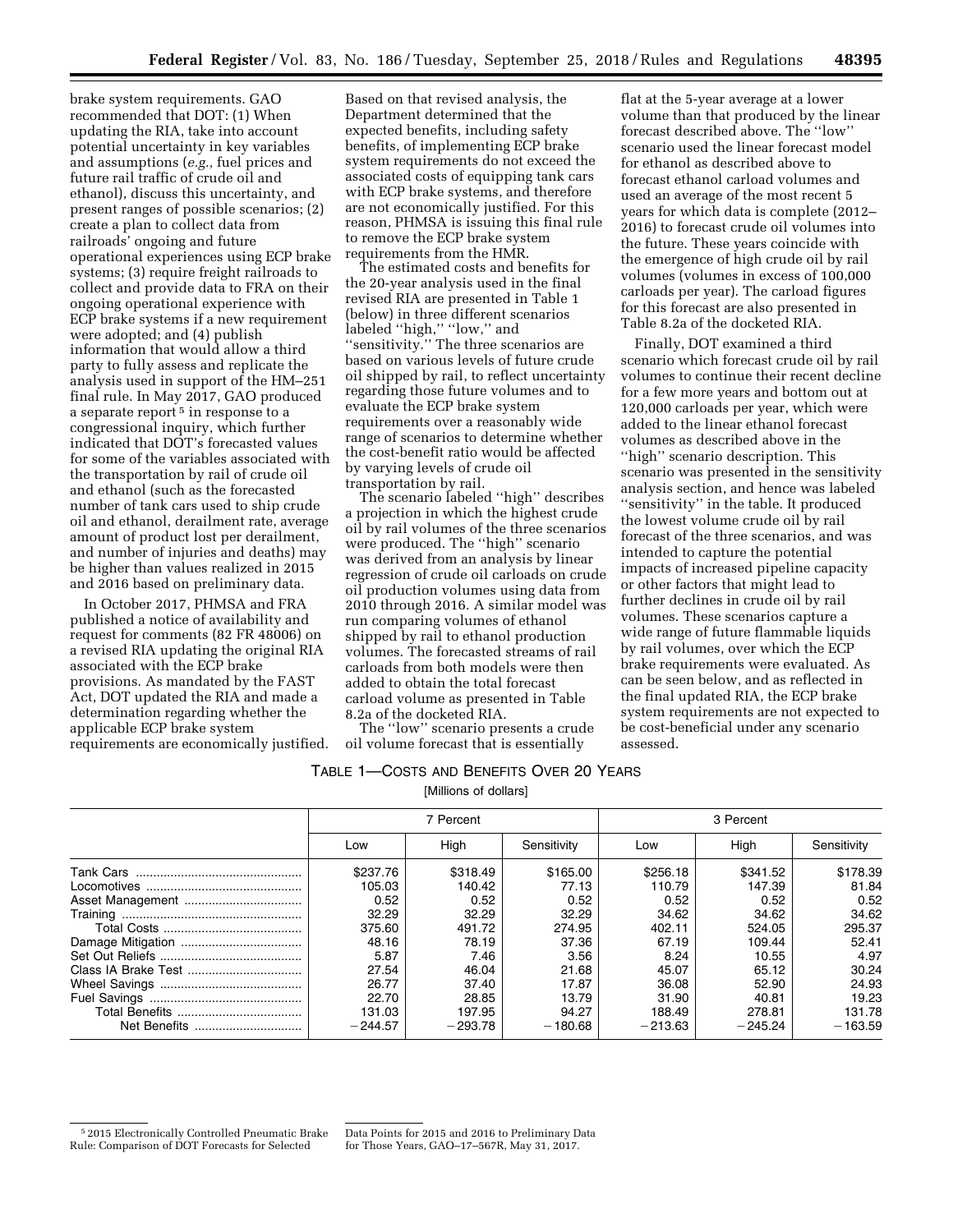### **II. Good Cause Justification**

PHMSA is issuing this final rule without providing an opportunity for public notice and comment as is normally provided under the Administrative Procedure Act (APA; 5 U.S.C. 553). The APA authorizes agencies to dispense with certain notice and comment procedures if the agency finds good cause that notice and public procedures thereon are impracticable, unnecessary, or contrary to the public interest. *See* 5 U.S.C. 553(b)(3)(B). Good cause exists because PHMSA and FRA are following the procedures established in section 7311 of the FAST Act, which requires DOT to prepare a draft updated RIA, seek public comment on the draft updated RIA, prepare a final updated RIA, and make a determination whether the ECP brake system provisions for HHFUTs were justified, based on the costs and the benefits. On December 4, 2017, the Department determined that the ECP brake system provisions in the HM–251 final rule were not justified. This rulemaking action codifies that determination. The public was afforded an opportunity to comment on the revised RIA that formed the basis for determination of whether the ECP brake system requirements would be removed from the HMR. (*See* Section I of this revised final rule.) In this sense, the public has had an opportunity to provide useful information related to this regulatory action. However, having come to its determination that the ECP brake system requirement is not economically justified, PHMSA's adoption of this rule is nondiscretionary.

This final rule addresses a Congressional mandate instructing the Department to make a determination on whether the ECP brake provisions in the HM–251 final rule were justified by December 4, 2017. Section 7311 of the FAST Act established a clearly defined procedure for making that determination. PHMSA's actions in this final rule merely codify the Department's determination in the HMR.6 Publishing a notice of proposed rulemaking and seeking comment on the proposal would unnecessarily impede the due and timely execution of PHMSA's regulatory functions by delaying the codification of a nondiscretionary regulatory action. In making these ministerial amendments to give effect to the Deparment's determination, PHMSA is not exercising discretion in a way that could be informed by public comment. As such,

notice and comment procedures are ''impracticable, unnecessary, or contrary to the public interest'' within the meaning of the APA (5 U.S.C. 553(b)(3)(B)).

Furthermore, this final rule is effective on the day of publication in the **Federal Register**. The APA requires agencies to delay the effective date of regulations for 30 days after publication, unless the agency finds good cause to make the regulations effective sooner. *See* 5 U.S.C. 553(d). As previously discussed, PHMSA finds that good cause exists to publish this rulemaking without a notice of proposed rulemaking and opportunity for public comment and to make the regulations effective prior to 30 days after publication. This rule simply implements the determination of the Department, which was made in accordance with the specific process designated in section 7311 of the FAST Act; therefore, PHMSA would be unable to adjust the text of the rule to account for any public comment.

### **III. Section-by-Section Review**

### *Part 174*

### *Section 174.310*

Section 174.310 outlines additional safety requirements, such as routing, speed restrictions, and brake system requirements specific to HHFTs and HHFUTs. A rail carrier must comply with these additional requirements if they operate an HHFT or HHFUT as defined in § 171.8. Section 174.310(a)(3) requires advanced brake systems (*e.g.,*  two-way end-of-train devices, distributive power, and ECP brake systems) for HHFTs and HHFUTs transporting hazardous materials under certain conditions. Specifically, § 174.310(a)(3)(ii) requires that HHFUTs comprised of at least one tank car that is loaded with a Packing Group (PG) I material and operating at speeds exceeding 30 mph be equipped with ECP brakes after January 1, 2021. Similarly, paragraph (a)(3)(iii) requires that all other HHFUTs not described in paragraph (a)(3)(ii) be equipped with ECP brakes after May 1, 2023, if operating at speeds exceeding 30 mph. Paragraph  $(a)(3)(iv)$  states that each buffer car in an HHFUT that is not equipped with ECP brakes will be counted in determining the percentage of cars with effective and operative brakes, as required under 49 CFR 232.609, which requires that a train have a minimum percentage of operative brakes. Since the ECP brake system requirements are being removed, we are removing this accounting provision as it no longer applies. Lastly,

paragraph (a)(3)(v) allows the use of an alternative brake system with approval from FRA in accordance with the processes and procedures outlined in 49 CFR part 232, subpart F. The approval provision is also being removed, as we have determined that restating this option is superfluous, given that approval provisions for new rail brake system technology are outlined in 49 CFR part 232, subpart F.

Further, § 174.310(a)(5) outlines requirements for retrofit reporting by owners of non-jacketed DOT–111 tank cars in PG I service in an HHFUT. Specifically, paragraph  $(a)(5)(v)$  requires owners to report the number of tank cars built or retrofitted to a DOT–117, 117R, or 117P specification that are ECP brakeready or ECP brake-equipped. Because we are removing the ECP brake system requirements, we are also deleting the requirement to report those tank cars that are ECP brake system ready or equipped.

Therefore, as mandated by section 7311 of the FAST Act and based on our determination that ECP brake system requirements are not justified, PHMSA is removing the requirements in § 174.310 for high-hazard flammable unit trains to be equipped with ECP brake systems, for approval of the use of alternative brake systems, and for retrofit status reports on ECP brake system readiness and use.

### *Part 179*

Subpart D of title 49, part 179 outlines DOT specification requirements for nonpressure tank cars including DOT–117s added under the HM–251 final rule.

### *Section 179.102–10*

Section 179.102–10 outlines ECP brake system capability requirements consistent with § 174.310 for DOT–117 specification tank cars. Paragraph (a) requires each rail carrier operating an HHFUT that is comprised of at least one tank car loaded with a PG I material must ensure that the train meets the ECP braking capability requirements by January 1, 2021. Paragraph (b) requires each rail carrier operating an HHFUT that is not described in paragraph (a) to ensure that the train meets the ECP braking capability requirements by May 1, 2023. Paragraph (c) allows the use of an alternative brake system with approval from FRA. As mandated by the FAST Act and based on the Departments determination that ECP brake system requirements are not justified, PHMSA is removing the requirements to ensure that HHFUTs meet the ECP braking capability requirements. Additionally, the provision for approval of alternate brake

<sup>6</sup>The Secretary has delegated this authority to PHMSA. *See* 49 CFR 1.97.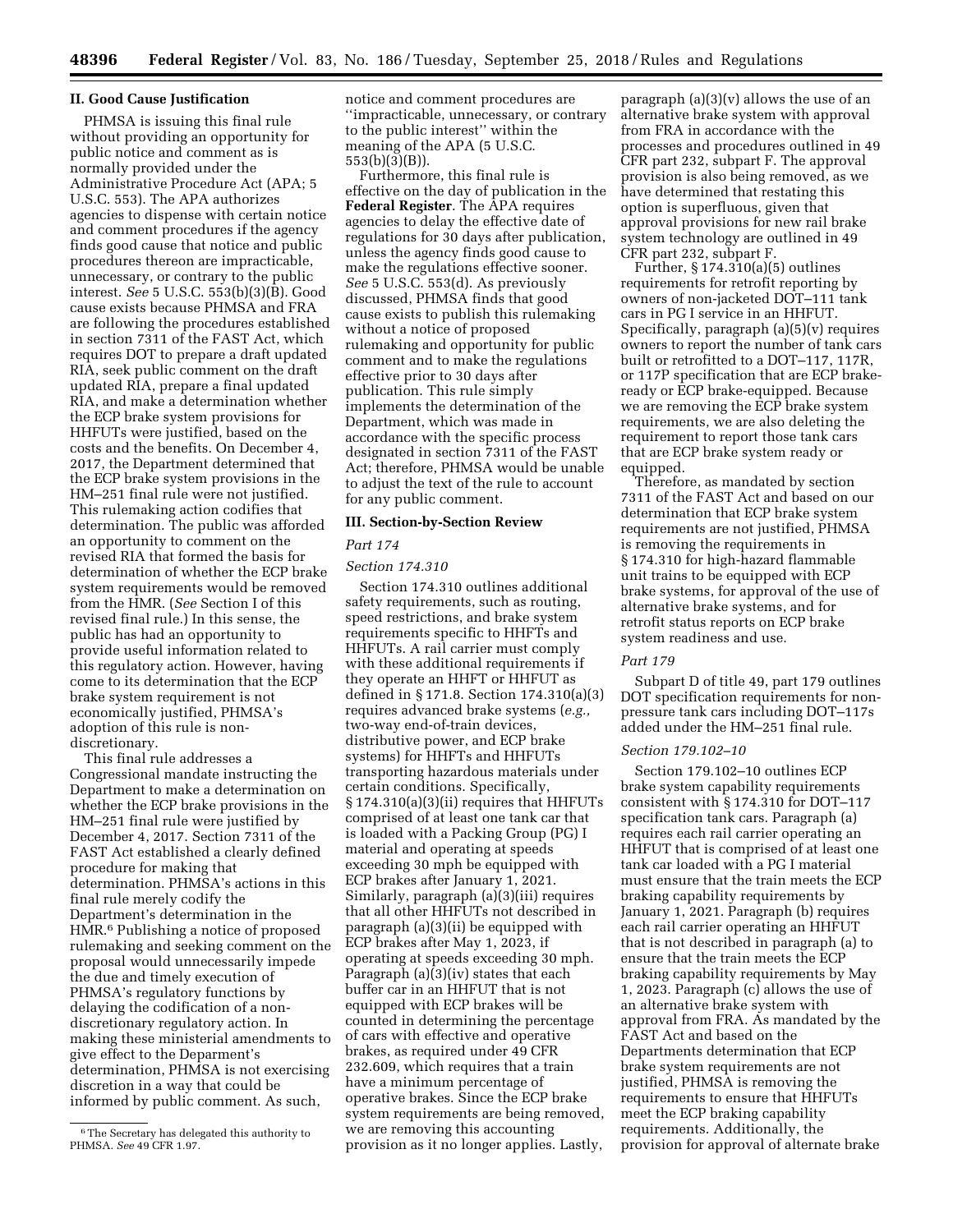systems is being removed, as reference to 49 CFR part 232, subpart F, is superfluous in the absence of the ECP brake system requirements.

### *Section 179.202–12*

Section 179.202–12 prescribes the performance standard requirements for DOT–117P tank cars. Paragraph (g)(1) requires rail carriers operating an HHFUT that is comprised of at least one tank car loaded with a PG I material to ensure that the train meets the ECP braking capability requirements by January 1, 2021. Paragraph (g)(2) requires rail carriers operating an HHFUT not described in paragraph (g)(1) to ensure that the train meets the ECP braking capability requirements by May 1, 2023. Paragraph (g)(3) allows the use of an alternative brake system with approval from FRA. Therefore, as mandated by the FAST Act and based on the Department's determination that ECP brake system requirements are not justified, PHMSA is removing the requirements to ensure that HHFUTs meet the ECP braking capability requirements. Additionally, the approval provision for alternate brake systems is being removed, as reference to 49 CFR part 232, subpart F, is superfluous in the absence of the ECP brake system requirements.

### *Section 179.202–13*

Section 179.202–13 prescribes retrofit standards for existing non-pressure DOT–117 tank cars. Paragraph (i)(1) requires rail carriers operating an HHFUT that is comprised of at least one tank car loaded with a PG I material to ensure the train meets the ECP braking capability requirements specified in § 174.310 by January 1, 2021. Paragraph (i)(2) requires rail carriers operating HHFUTs not described in paragraph (i)(1) to ensure the train meets the ECP braking capability requirements in § 174.310 by May 1, 2023. Paragraph (i)(3) allows the use of an alternative brake system with approval from FRA.

As mandated by the FAST Act and based on the Department's determination that ECP brake system requirements are not justified, PHMSA is deleting the requirements to ensure that HHFUTs meet the ECP braking capability requirements. Additionally, the approval provision for alternative brake systems is being removed, as reference to 49 CFR part 232, subpart F, is superfluous in the absence of the ECP brake system requirements.

### **IV. Regulatory Analyses and Notices**

### *A. Statutory/Legal Authority for This Rulemaking*

This final rule is published under the authority of Federal Hazardous Materials Transportation Law (Federal Hazmat Law; 49 U.S.C. 5101 *et seq.*), and the Federal Railroad Safety Laws (49 U.S.C. ch. 201–213). Section 5103(b) of the Federal Hazmat Law authorizes the Secretary to prescribe regulations for the safe transportation, including security, of hazardous material in intrastate, interstate, and foreign commerce. Section 20103 of the Federal Railroad Safety Laws, authorizes the Secretary to prescribe regulations and issue orders for every area of railroad safety.

*B. Executive Order 12866, Executive Order 13563, Executive Order 13610, and DOT Regulatory Policies and Procedures* 

### 1. Background

As previously discussed, the HM–251 final rule amended the HMR by adopting heightened brake system requirements for HHFUTs. Specifically, it required an HHFUT meeting certain operational and train makeup conditions to be equipped with and operate an ECP brake system. These trains were subject to a two-staged implementation schedule. The first stage required that certain HHFUTs be equipped and operate an ECP brake system by January 1, 2021. The second stage required remaining trains be equipped and operate an ECP brake system by May 1, 2023.

The FAST Act instructed GAO to conduct an independent evaluation of ECP brake systems and DOT to contract with the National Academy of Sciences (NAS) to conduct testing and analysis on ECP brake systems to help assess the costs and benefits of the ECP brake system requirements adopted in the HM–251 final rule. Based on the updated regulatory impact analysis, which incorporates the findings of GAO and NAS, PHMSA is removing the ECP brake system requirements for HHFUTs in this final rule.

### 2. Executive Orders

This final rule is not a significant regulatory action within the meaning of Executive Order 12866 (E.O. 12866) and DOT policies and procedures. *See* 44 FR 11034 (Feb. 26, 1979). DOT made this determination by finding that the economic effects of this regulatory action will not have an effect on the economy that exceeds the \$100 million annual threshold defined by E.O. 12866

and that the regulatory action is not otherwise significant.

In December 2017, DOT prepared and placed an updated Regulatory Impact Analysis (RIA) in the docket (Docket no. PHMSA–2017–0102–0035) updating the economic impact of the ECP brake system provisions in the May 8, 2015, final rule titled ''Enhanced Tank Car Standards and Operational Controls for High-Hazard Flammable Trains.'' (*See*  80 FR 26644; HM–251.) The RIA estimated the costs and benefits of the ECP provisions that were likely to be incurred over a twenty-year period. DOT estimated the costs and benefits of the final rule using discount rates of 3 percent and 7 percent.

PHMSA is eliminating the requirement that rail carriers install ECP brake systems on trains transporting Class 3 flammable liquid hazardous materials. The FAST Act required DOT to enter into an agreement with NAS to test ECP brakes and reevaluate the economic analysis supporting the ECP brake system requirements of the HM– 251 final rule. Using the 2017 Final RIA, DOT estimated the net cost savings that will be realized by removing the ECP brake system requirements. For the 20 year period analyzed, the estimated net cost savings are between \$280.8 million and \$354.7 million, discounted at 3 percent, and between \$292.7 million and \$372.0 million, discounted at 7 percent.

Cost savings of this final rule will be realized in several categories. First, tank cars would no longer need to be equipped with ECP brakes. The cost savings projections assume that a large portion of the existing tank car fleet would have been retrofitted with ECP brake systems. Second, railroads would not be required to install ECP brake systems on locomotives. The 2017 RIA assumed that any locomotive required to be equipped with ECP brakes would have incurred certain costs to be retrofitted. Third, cost savings will now be realized as rail carriers will no longer be required to train employees on the use of ECP brakes. Current employees would have been trained on ECP brakes within the first three years. Additionally, when new employees started, they would have been trained on ECP brakes.

In the HM–251 final rule and the updated RIA, DOT estimated that rail carriers would realize business benefits in several categories with the implementation of ECP brake systems. First, rail carriers would receive relief from fewer set-outs (*i.e.,* cars taken out of service due to a defect). When a car with defective conventional brakes must be removed from the train, a ''set-out''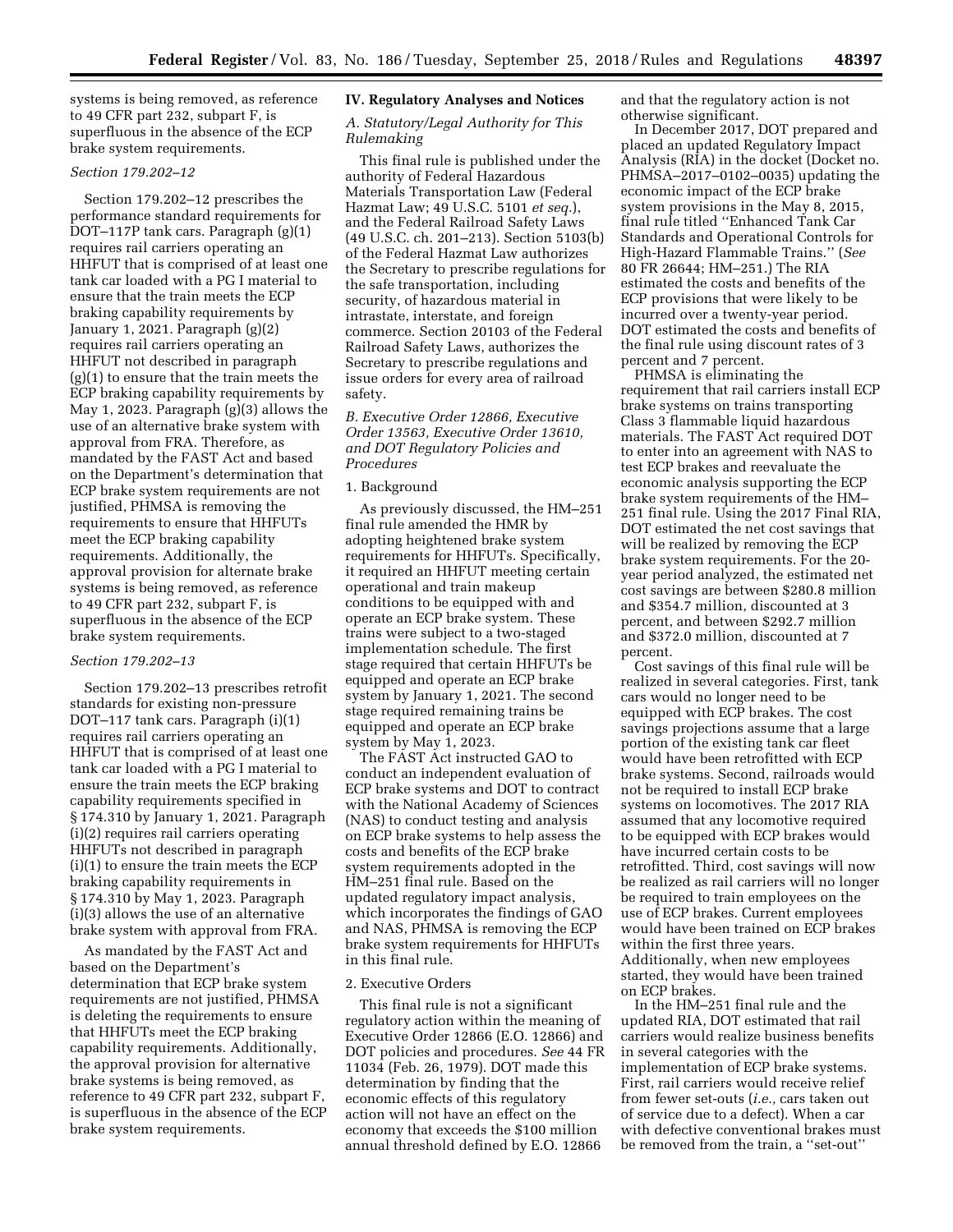occurs. ECP brake systems would have removed the need for some set-outs as the train could have traveled to the nearest forward repair location with a car with defective brakes. Second, trains would be allowed to travel farther between required brake tests. Third, due to the reduced wear on wheels, wheelsets would not be replaced as frequently. The final business benefit was reduced fuel usage. DOT estimated a one percent reduction in fuel usage due to ECP brake systems.

Since the 2015 ECP brake system requirements are being removed from

the hazmat regulations, rail carriers will no longer receive the business benefits cited in the 2015 final rule. This offsets some of the cost savings. Table 2, below, shows the costs savings and offsetting business benefits by category, and the total net cost savings.

will be foregone. Estimated discounted values were between \$48.2 million and \$78.2 million over 20 years at 7 percent, and between \$67.2 million and \$109.4 million at 3 percent. Annualized safety benefits were estimated at between \$4.5 million and \$7.4 million at both 3 percent and 7 percent discount rates. Table 3, below, shows the safety benefits estimated for the ECP brake system requirements of the 2015 final

rule.

## TABLE 2—COST SAVINGS AND OFFSETTING BUSINESS BENEFITS

[Millions of dollars]

|                  | 7 Percent |          | 3 Percent |          |
|------------------|-----------|----------|-----------|----------|
|                  | Low       | High     | Low       | High     |
| <b>Tank Cars</b> | \$237.76  | \$318.49 | \$256.18  | \$341.52 |
|                  | 105.03    | 140.42   | 110.79    | 147.39   |
|                  | 0.52      | 0.52     | 0.52      | 0.52     |
|                  | 32.29     | 32.29    | 34.62     | 34.62    |
|                  | 375.60    | 491.72   | 402.11    | 524.05   |
|                  | 5.87      | 7.46     | 8.24      | 10.55    |
|                  | 27.54     | 46.04    | 45.07     | 65.12    |
|                  | 26.77     | 37.40    | 36.08     | 52.90    |
|                  | 22.70     | 28.85    | 31.90     | 40.81    |
|                  | 82.87     | 119.75   | 121.29    | 169.37   |
|                  | 292.73    | 371.97   | 280.82    | 354.68   |
|                  | 27.63     | 35.11    | 18.88     | 23.84    |

Using low and high ranges, for the 20 year period of analysis, the cost savings are between \$280.8 million and \$354.7 million, discounted at 3 percent, and between \$292.7 million and \$372.0 million, discounted at 7 percent. The annualized net cost savings are between \$27.6 million and \$35.1 million, discounted at 7 percent.

Our analysis in response to the FAST Act mandate also assessed the safety effects of ECP brake systems. Although the tests of ECP brake system effectiveness mandated by the FAST Act resulted in a lower safety improvement

factor than was used in promulgating the 2015 final rule, they continued to demonstrate that ECP brake systems are more effective than conventional brake systems. As a result, deletion of the ECP brake system requirements from the HMR is forecast to modestly reduce future safety performance, which may result in larger spill sizes and associated damages for future derailments than would be the case if they were maintained.

With the removal of the ECP brake systems requirements from the 2015 rule, the predicted future safety benefits

### TABLE 3—2015 RULE SAFETY BENEFITS

[Millions of dollars]

|            | 7 Percent       |                 | 3 Percent       |                  |
|------------|-----------------|-----------------|-----------------|------------------|
|            | Low             | High            | Low             | High             |
| Annualized | \$48.16<br>4.55 | \$78.19<br>7.38 | \$67.19<br>4.52 | \$109.44<br>7.36 |

In the intervening years since the HM–251 final rule, the rail industry attained significant safety improvements transporting flammable liquids, with declines in both incident rates and spill size.

### *C. Executive Order 13771*

This final rule is considered an E.O. 13771 deregulatory analysis. Details on the estimated cost savings of this final rule can be found above.

### *D. Executive Order 13132*

This final rule has been analyzed in accordance with the principles and criteria in Executive Order 13132 (''Federalism''). This final rule does not impose any regulation that has substantial direct effects on States, the relationship between the National Government and the States, or the distribution of power and responsibilities among the various levels of government. While the final rule could act to preempt State, local,

and Indian tribe requirements by operation of law, PHMSA is not aware of any such requirements that are substantively different than what is required by the final rule. Therefore, the consultation and funding requirements of Executive Order 13132 do not apply.

The Federal Hazardous Materials Transportation Law, 49 U.S.C. 5101– 5128, contains express preemption provisions (49 U.S.C. 5125) that preempt inconsistent State, local, and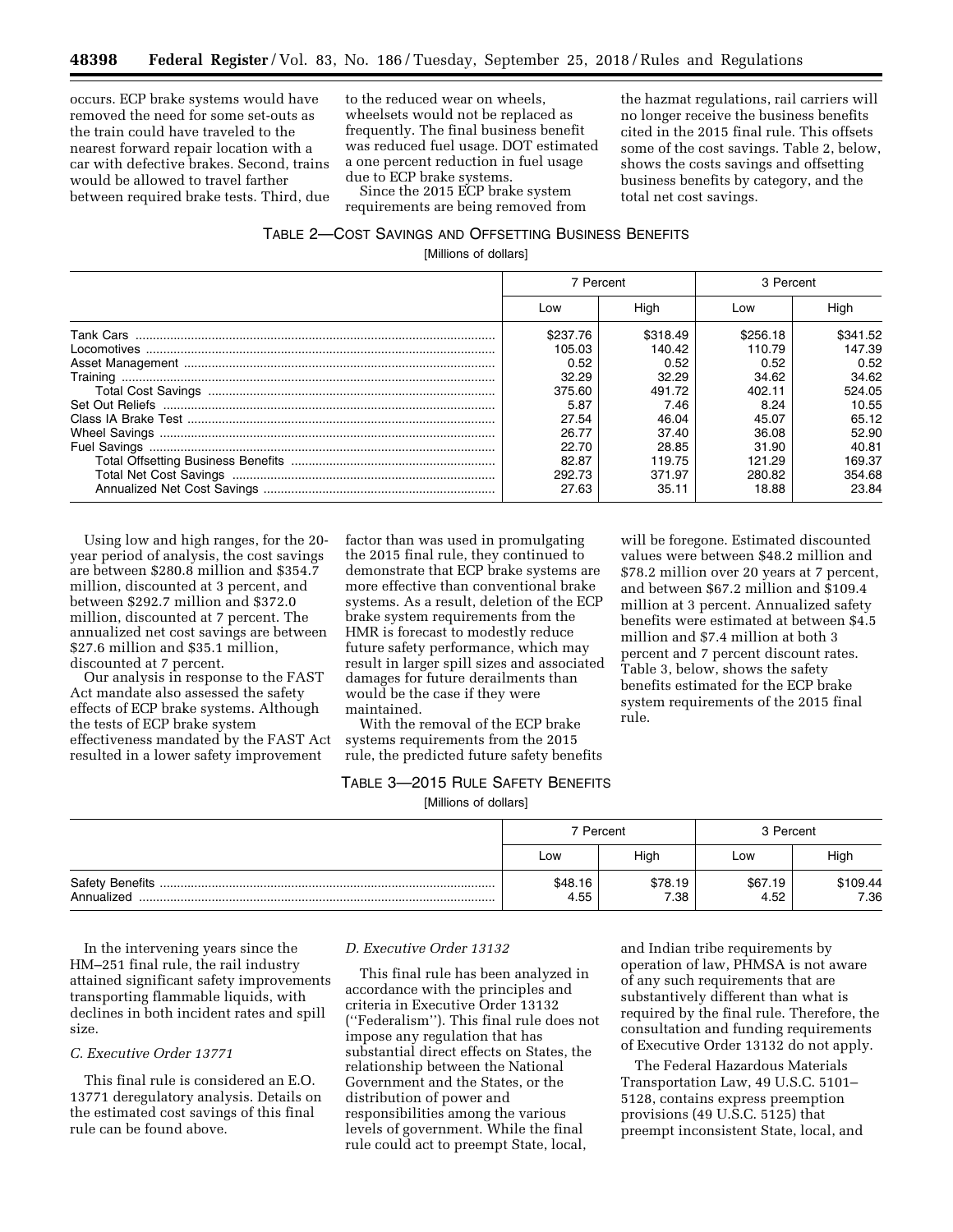Indian tribe requirements, including requirements on the following subjects:

(1) The designation, description, and classification of hazardous materials; (2) The packing, repacking, handling, labeling, marking, and placarding of

hazardous materials; (3) The preparation, execution, and use of shipping documents related to hazardous materials and requirements related to the number, contents, and placement of those documents;

(4) The written notification, recording, and reporting of the unintentional release in transportation of hazardous material; or

(5) The design, manufacture, fabrication, marking, maintenance, recondition, repair, or testing of a packaging or container represented, marked, certified, or sold as qualified for use in transporting hazardous material.

This rule addresses item (5) described above and, accordingly, State, local, and Indian tribe requirements on this subject that do not meet the ''substantively the same'' standard will be preempted. Federal preemption also may exist pursuant to Section 20106 of the former Federal Railroad Safety Act of 1970 (FRSA), repealed, revised, reenacted, and recodified at 49 U.S.C. 20106, and the former Safety Appliance Acts (SAA), repealed revised, reenacted, and recodified at 49 U.S.C. 20301–20304, 20306. Section 20106 of the former FRSA provides that States may not adopt or continue in effect any law, regulation, or order related to railroad safety or security that covers the subject matter of a regulation prescribed or order issued by the Secretary of Transportation (with respect to railroad safety matters) or the Secretary of Homeland Security (with respect to railroad security matters), except when the State law, regulation, or order qualifies under the section's ''essentially local safety or security hazard.'' The former SAA has been interpreted by the Supreme Court as preempting the field ''of equipping cars with appliances intended for the protection of employees.'' *Southern Ry. Co.* v. *R.R. Comm'n of Ind.*, 236 U.S. 439, 446 (1915). The train's power braking system is considered a safety appliance within the terms of the former SAA. 49 U.S.C. 20302(a)(5).

The Federal Hazardous Materials Transportation Law provides at Section 5125(b)(2) that, if DOT issues a regulation concerning any of the covered subjects, DOT must determine and publish in the **Federal Register** the effective date of Federal preemption. The effective date may not be earlier than the 90th day following the date of

issuance of a final rule and not later than two years after the date of issuance. The effective date of Federal preemption is December 24, 2018. This effective date for preemptive effect should not conflict with the overall effective date for this final rule because the regulation of hazardous materials transport in commerce generally preempts State and local requirements. Historically, the States and localities are aware of this preemptive effect and do not regulate in conflict with Federal requirements in these situations.

### *D. Executive Order 13175*

This final rule has been analyzed in accordance with the principles and criteria in Executive Order 13175 (''Consultation and Coordination with Indian Tribal Governments''). Executive Order 13175 requires agencies to assure meaningful and timely input from Indian tribal government representatives in the development of rules that have tribal implications. Because this final rule does not have tribal implications, the funding and consultation requirements of Executive Order 13175 do not apply.

### *E. Regulatory Flexibility Act, Executive Order 13272, and DOT Procedures and Policies*

Section 603 of the Regulatory Flexibility Act (RFA) requires an agency to prepare an initial regulatory flexibility analysis describing effects on small entities whenever an agency is required by 5 U.S.C. 553 to publish a general notice of proposed rulemaking for any proposed rule. Similarly, section 604 of the RFA requires an agency to prepare a final regulatory flexibility analysis when an agency issues a final rule under 5 U.S.C. 553 after being required to publish a general notice of proposed rulemaking.

This action is a non-discretionary final rule addressing congressional mandates under the FAST Act of 2015. As prior notice and opportunity for comment under 5 U.S.C. 553 are not required in this situation, a regulatory flexibility analysis—as would otherwise be required per 5 U.S.C. 603–604—was not performed. However, as mandated by the FAST Act, PHMSA reviewed and updated the RIA supporting the HM– 251 final rule, which initially adopted the ECP brake system requirements. The original RIA found that, while the ECP brake system requirements from that final rule would have a direct effect on some small railroads, this effect would not have a significant impact. Therefore, the repeal of the ECP brake system requirement will create a limited benefit

for a small number of small entities. PHMSA's rationale is as follows.

''Small entity'' is defined in 5 U.S.C. 601 as including a small business concern that is independently owned and operated, and is not dominant in its field of operation. The U.S. Small Business Administration (SBA) has authority to regulate issues related to small businesses, and stipulates in its size standards that a ''small entity'' in the railroad industry is a for-profit ''linehaul railroad'' that has fewer than 1,500 employees, a ''short line railroad'' with fewer than 500 employees, or a ''commuter rail system'' with annual receipts of less than \$15 million. *See*  ''Size Eligibility Provisions and Standards,'' 13 CFR part 121, subpart A. Additionally, 5 U.S.C. 601(5) defines as ''small entities'' governments of cities, counties, towns, townships, villages, school districts, or special districts with populations less than 50,000. Federal agencies may adopt their own size standards for small entities, in consultation with SBA and in conjunction with public comment. Pursuant to that authority, FRA published a final statement of agency policy that formally defines ''small entities'' or ''small businesses'' as being railroads, contractors, and hazardous materials shippers that meet the revenue requirements of a Class III railroad as set forth in 49 CFR 1201.1–1 (*i.e.,* \$20 million or less in inflation-adjusted annual revenues) or commuter railroads or small governmental jurisdictions that serve populations of 50,000 or less. *See*  68 FR 24891 (May 9, 2003), codified at appendix C to 49 CFR part 209. The \$20 million-limit is based on the Surface Transportation Board's revenue threshold for a Class III railroad. Railroad revenue is adjusted for inflation by applying a revenue deflator formula in accordance with 49 CFR 1201.1–1. DOT is using this definition for this rulemaking.

Under the 2015 final rule, any railroad that operates at speeds 30 mph or less, as is the case for most small railroads, would not have been affected by the ECP brake system requirements. Additionally, as most small railroads do not travel long distances, this requirement for reduced speed did not cause any significant impact. Therefore, of the approximately 690 Class III railroads, most were not affected by the 2015 final rule, and consequently, will not be affected by this final rule.

Those affected would be small rail carriers that have relatively short mileage connecting two or more larger rail carriers and that may operate trains at speeds higher than 30 mph. The impact would not be significant,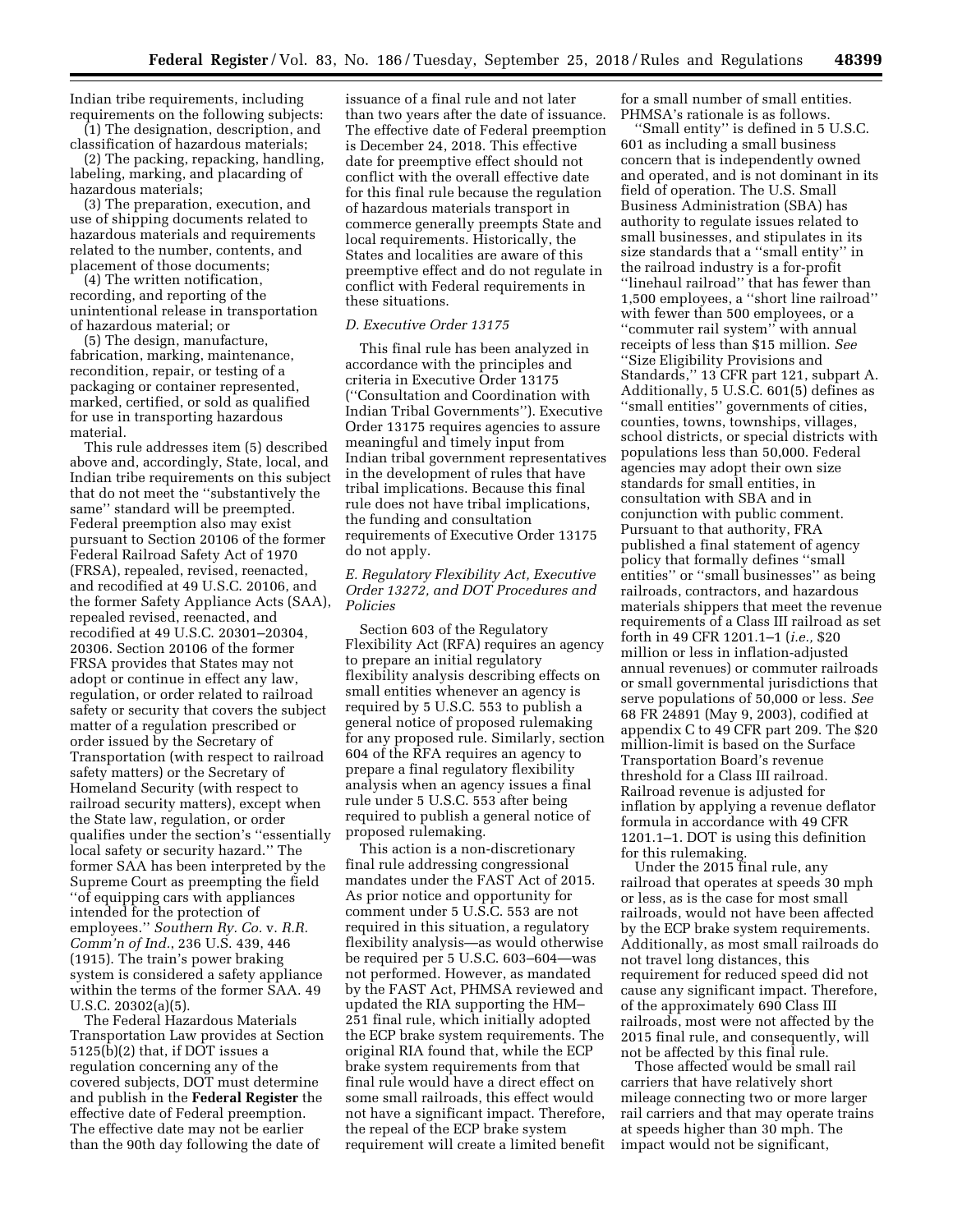however, as these entities do not originate HHFUTs, but may serve as a connecting line between larger railroads or allow the larger rail carriers to operate HHFUTs over their track. All HHFUTs from larger rail carriers would be assembled such that locomotives and cars with ECP brake systems are kept together, precluding speed restrictions under the 2015 final rule. Furthermore, as this final rule is a deregulatory action, this small impact would also be beneficial for small railroads.

### *F. Unfunded Mandates Reform Act of 1995*

This rule does not impose unfunded mandates under the Unfunded Mandates Reform Act of 1995. It does not result in costs of \$155 million or more, adjusted for inflation, to either State, local, or tribal governments, in the aggregate, or to the private sector in any one year.

### *G. Paperwork Reduction Act*

PHMSA currently has an approved information collection under OMB Control Number 2137–0628 titled, ''Flammable Hazardous Materials by Rail Transportation,'' with an expiration date of March 31, 2019. This final rule will result in a minor decrease in the time spent to submit reports pertaining to ECP brake-ready or ECP brakeequipped tank cars, but does not necessitate the revision of this information collection package in either the annual burden or cost for changes under part 110.

### *H. Regulation Identifier Number (RIN)*

A regulation identifier number (RIN) is assigned to each regulatory action listed in the Unified Agenda of Federal Regulatory or Deregulatory Actions (''Unified Agenda''). The Regulatory Information Service Center publishes the Unified Agenda in April and October of each year. The RIN number contained in the heading of this document may be used to crossreference this action with the Unified Agenda.

### *I. National Environmental Policy Act*

The National Environmental Policy Act of 1969 (NEPA), as amended (42 U.S.C. 4321–4347), requires Federal agencies to consider the environmental impacts of proposed actions in their decision-making. However, the FAST Act mandates that the results of the updated regulatory impact analysis determine whether the ECP brake requirements remain in place. If the regulatory impact analysis shows that the benefits exceed the costs of the ECP braking requirements, the FAST Act

requires the Secretary to publish a ''determination,'' in the **Federal Register**. If the Secretary is unable to support such a ''determination,'' the FAST Act requires the repeal of the ECP brake system requirements. Because the final updated regulatory impact analysis showed that the expected costs of ECP brake system requirements are greater than the expected benefits, the Department is required to promulgate this repeal.

The FAST Act removed the Secretary's discretion to consider anything other than the costs and benefits outlined in the RIA. Although PHMSA performed a NEPA analysis with respect to the broader rulemaking, the FAST Act precludes consideration of alternatives and their environmental effects under NEPA for this repeal.

### *J. Privacy Act*

Anyone may search the electronic form of any written communications and comments received into any of our dockets by the name of the individual submitting the document (or signing the document, if submitted on behalf of an association, business, labor union, etc.). DOT posts these comments, without edit, including any personal information the commenter provides, to *[www.regulations.gov,](http://www.regulations.gov)* as described in the system of records notice (DOT/ALL– 14 FDMS), which can be reviewed at *[www.dot.gov/privacy.](http://www.dot.gov/privacy)* 

### *K. Executive Order 13609 and International Trade Analysis*

Under Executive Order 13609 (''Promoting International Regulatory Cooperation''), agencies must consider whether the impacts associated with significant variations between domestic and international regulatory approaches are unnecessary or may impair the ability of American businesses to export and compete internationally. In meeting shared challenges involving health, safety, labor, security, environmental, and other issues, regulatory approaches developed through international cooperation can provide equivalent protection to standards developed independently, while also minimizing unnecessary differences.

Similarly, the Trade Agreements Act of 1979 (Pub. L. 96–39), as amended by the Uruguay Round Agreements Act (Pub. L. 103–465), prohibits Federal agencies from establishing any standards or engaging in related activities that create unnecessary obstacles to the foreign commerce of the United States. For purposes of these requirements, Federal agencies may participate in the establishment of international standards, so long as the

standards have a legitimate domestic objective, such as providing for safety, and do not operate to exclude imports that meet this objective. The statute also requires consideration of international standards and, where appropriate, that they be the basis for U.S. standards.

PHMSA participates in the establishment of international standards to protect the safety of the American public, and we have assessed the effects of the proposed rule to ensure that it does not cause unnecessary obstacles to foreign trade. Accordingly, this rulemaking is consistent with Executive Order 13609 and PHMSA's obligations under the Trade Agreement Act, as amended.

### *L. Executive Order 13211*

Executive Order 13211 requires Federal agencies to prepare a Statement of Energy Effects for any ''significant energy action'' [66 FR 28355; May 22, 2001]. Under the Executive Order, a "significant energy action" is defined as any action by an agency (normally published in the **Federal Register**) that promulgates, or is expected to lead to the promulgation of, a final rule or regulation (including a notice of inquiry, advance NPRM, and NPRM) that: (1)(i) Is a significant regulatory action under Executive Order 12866 or any successor order and (ii) is likely to have a significant adverse effect on the supply, distribution, or use of energy; or (2) is designated by the Administrator of the Office of Information and Regulatory Affairs as a significant energy action.

Although this is a non-significant regulatory action under Executive Order 12866, PHMSA has evaluated this action in accordance with Executive Order 13211 and has determined this action will not have a significant adverse effect on the supply, distribution, or use of energy. Consequently, PHMSA has determined this regulatory action is not a ''significant energy action'' within the meaning of Executive Order 13211.

### **List of Subjects**

### *49 CFR Part 174*

Hazardous materials transportation, Rail carriers, Reporting and recordkeeping requirements, Security measures.

### *49 CFR Part 179*

Hazardous materials transportation, Incorporation by reference, Railroad safety, Reporting and recordkeeping requirements.

In consideration of the foregoing, we are amending title 49, chapter I, subchapter C, as follows: